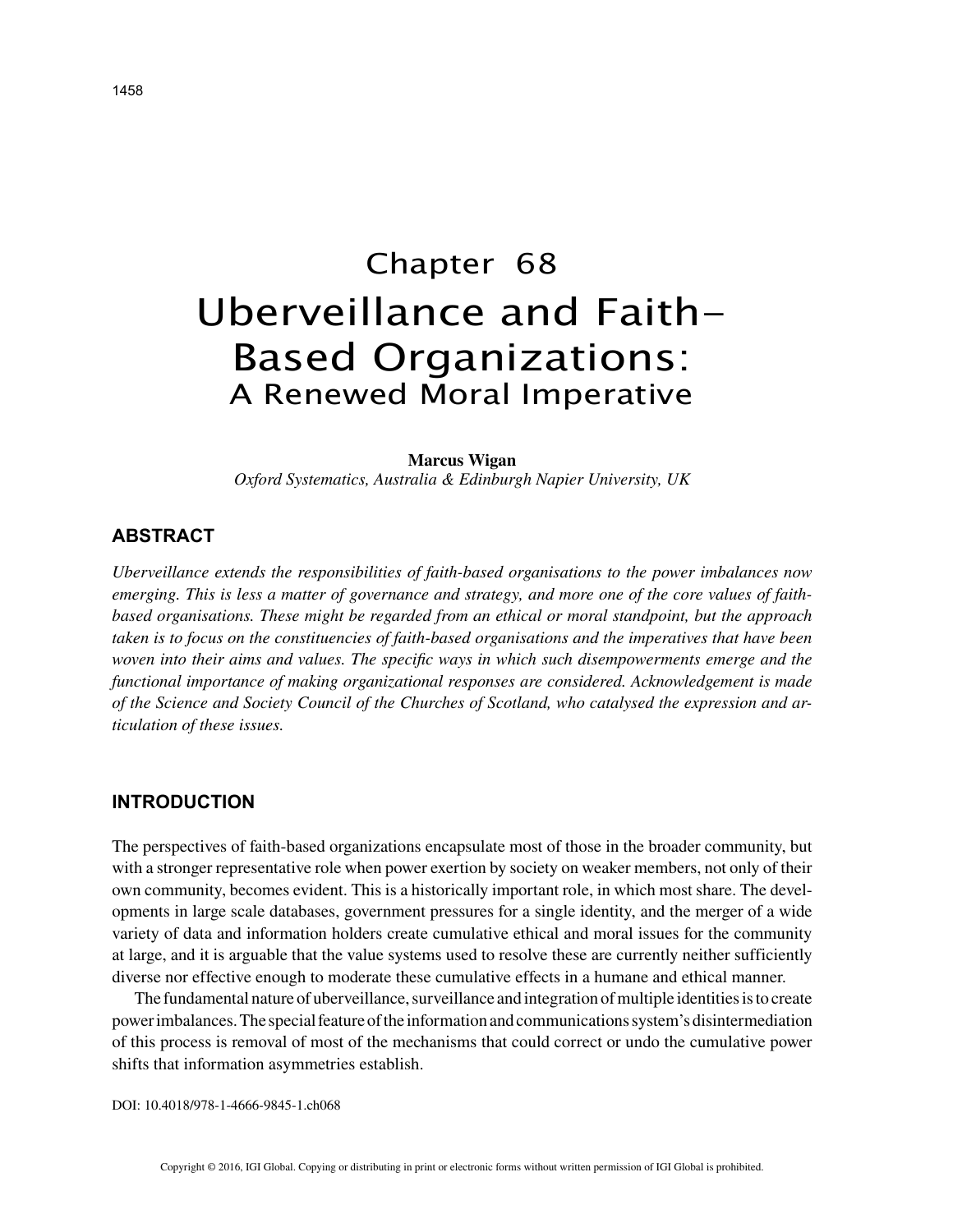Faith-based organisations are, in the main, religious bodies, but not all, as a range of humanist bodies also share many of the same characteristics. Faith-based organisations usually have a special mission to correct power imbalances that disadvantage the weaker and more vulnerable in the community, not only amongst their members, but in the community at large. While not widely known, the Roman Catholic Church states this explicitly (Pontifical Council for Justice and Peace, 2005) in the words of Pope John Paul II addressing the Bishops in Mexico in 1979:

*This love of preference for the poor, and the decisions which it inspires in us, cannot but embrace the immense multitudes of the hungry, the needy, the homeless, those without health care and, above all, those without hope of a better future (p62).*

This view, reiterated in several contexts by Pope Paul  $II<sup>1</sup>$ , is typical of the formal underpinnings of the commitment of faith-based organisations to addressing asymmetries of power and possibilities for the weak. The new imbalances induced by the asymmetric application of state-based dataveillance and physical surveillance to accumulating vast data records on individuals are steadily becoming more comprehensive and widespread; they need to attract the attention and action of faith-based organisations, at the very least in the interests of their more vulnerable members, and more broadly by attesting to their political capacities in influencing these objectives for the broader community.

Such actions are not often visible: why? One reason could be the comparatively limited use of the Internet by religious individuals as compared to their secular counterparts (Armfield, Dixon, & Dougherty, 2006), although Armfield et al point to the organizational structural power of the pastor in articulating, explicitly or implicitly, the desirability of certain uses. This Foucaultian perspective (O'Farrell, 2005) on a Christian sample community, where the pastor's powers derive from being expected to guide, feed and protect a spectrum of humanity unable to spiritually fend for themselves, resonates with the functional role of the Mullah in Islam. Thus the enunciator expresses much of the power of faith-based organizations – and may well not express the same range or emphasis of the overall organisation at the higher level exemplified by the text cited for the Catholic Church (op.cit).

While these mediations of power at the congregational level are understandable, articulation of the higher levels of the faith-based organisations is where the political influence materializes.

The scarcity of public commentary by the Churches and other faith-based organisations on the values implied by uberveillance was highlighted (Wigan, 2010a) at a panel run by the Church of Scotland Church and Society Council towards a policy for science and society for this church; the implied moral duty of the churches to take positions on the disadvantaged by these trends and express them was asserted to be a logical consequence.

Secular approaches also emphasize the imbalances, more from an equity of access standpoint (Celeste, DiMaggio, Schafer, & Hargittai, 2004), yet echo a similar stance as follows:

*… the research we call for here is one front in what should be a larger effort to understand the causes and impacts of inequality in access to and use of information of many kinds. Information figures crucially in the generation of inequality in advanced industrial societies in myriad ways …*

The approaches so far recognised to be relevant by a wider professional society are still limited, and largely neglect the shared values and roles of faith-based and even secular civil liberties internetsensitive organisations such as the Electronic Frontiers Foundation (www.eff.org), Knowledge Ecology